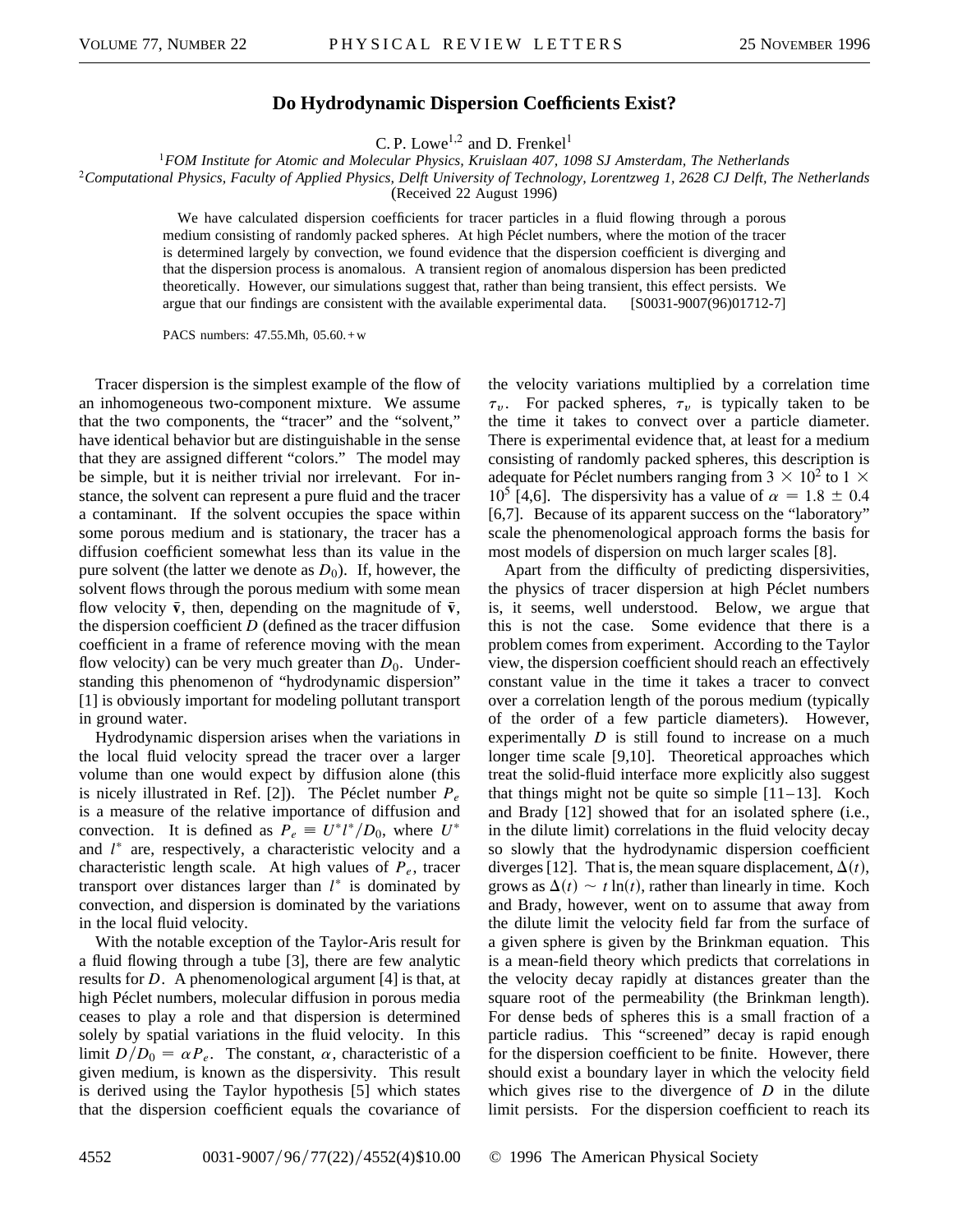asymptotic value there must be time for the tracer to diffuse into (or out of) this layer, the width of which scales as  $P_e^{-1/3}$ *d* (*d* is the sphere diameter). On shorter time scales the anomalous dispersion should persist [13]. This would have three important consequences. First, the dependence of *D* on the Péclet number becomes  $D/D_0 \sim P_e \ln P_e$ . Second, there should be a time for which the dispersion is anomalous. Third, rather than becoming irrelevant at high Péclet numbers, the molecular diffusion coefficient actually determines the time scale on which the dispersion coefficient converges. In this Letter we describe the results of computer simulations of hydrodynamic dispersion in random arrays of spheres. We restrict ourselves to the following questions: How valid is the Taylor hypothesis? And can we find evidence for the transient anomalous dispersion predicted by Koch and Brady [12]?

In our simulations we calculated the velocity autocorrelation function (VACF) for tagged particle motion in a flowing fluid. The VACF, which we denote  $C<sub>v</sub>(t)$ , was calculated along the flow direction and in a frame of reference moving with the velocity,  $\bar{v}$ . We therefore have  $C_v(t) = \langle [v(0) - \bar{v}] [v(t) - \bar{v}] \rangle$ , where  $v(t)$  is the component of the particle velocity parallel to  $\bar{v}$ . It is convenient to introduce a time-dependent dispersion coefficient,  $D(t) \equiv \int_0^t dt' C_v(t')$ . The dispersion coefficient, if it exists, is given as the limit of  $D(t)$  for  $t \to \infty$ .

The fluid was described by a lattice Boltzmann model. This is a preaveraged version of a lattice gas [14], in which the state of the fluid is specified by the average number of particles,  $n_i(\mathbf{r}, t)$ , with velocity  $\mathbf{c}_i$ , at each site **r**. The time evolution of the distribution functions is described by the discretized analog of the Boltzmann equation [15]. Tagged particle motion in the lattice Boltzmann system can be treated as follows. The probability that a particle moves with a velocity  $c_i$  after a collision, which we denote as  $p_i(\mathbf{r})$ , is given by  $n_i(\mathbf{r})/\rho(\mathbf{r})$ , where  $\rho(\mathbf{r})$  is the total number of particles at the node (here we consider a fluid which is in a steady state so there is no time dependence). Once we know  $p_i(\mathbf{r})$  it is possible to calculate the VACF averaged over all possible tagged particle trajectories using the moment propagation method [16]. This has been described elsewhere [17].

Our calculations proceeded as follows. Having generated an appropriate solid geometry we applied a constant force density to the lattice Boltzmann fluid. Once the flow reached a steady state, we calculated  $D(t)$ . We tested the scheme against the few known analytic results and found it to reproduce accurately, even with a relatively crude lattice, both the time dependence and the value of the dispersion coefficient. We also calculated  $D(t)$  for a simple cubic array of spheres where we can compare with the experimental results of Gunn and Pryce [18]. We found somewhat better agreement than that reported by Salles *et al.* [19]. A detailed description of this will be given elsewhere; here we are primarily interested in the randomly packed spheres. Configurations of spheres, with a solid

volume fraction of 0.45, were generated by a Monte Carlo simulation of a hard sphere fluid. This volume fraction is somewhat lower than that of the beds used experimentally. Salles *et al.* [19] reported only a weak dependence of the dispersivity on the volume fraction (at least at high densities). We also found this to be the case so we expect to be able to make a meaningful comparison with experiment. At the faces of the simulation box we applied periodic boundary conditions. However, in all cases we were careful to eliminate the effects of the periodic boundary conditions on the VACF by comparing data for various system sizes. At high Péclet numbers it was only possible to exclude the influence of the periodic boundary conditions up until the time required for particles to convect, on average, one quarter of the box length. This in itself suggests that correlations in the fluid velocity persist beyond the Brinkman length. The simulations were performed in a rectangular box with lengths 28 particle diameters (parallel to the flow direction) and 10 particle diameters (perpendicular to the flow direction), a particle diameter being 5 or 9 lattice units. The lattice spacing corresponds to just less than the Brinkman length for the particles of diameter 5 and just more than the Brinkman length for particles of diameter 9. However, the dispersion coefficients calculated using the different sizes of sphere differed by only a few percent and both gave the same time dependence for  $D(t)$ .

Figure 1 shows a plot of the dispersion coefficient as a function of the Péclet number. The Péclet number was defined with the velocity equal to the mean fluid velocity and the length equal to the particle diameter. We have also plotted experimental values measured on similar systems by Pfannkuch [6]. Both the simulations and experiments were conducted at low Reynolds numbers. By using the moment propagation technique the errors in the VACF,



FIG. 1. Hydrodynamic dispersion coefficients, *D*, as a function of the Péclet number,  $\overline{P}_e$ . The dotted line is a guide to the eye through the (uncorrected) simulation results (crosses). The diamonds are the experimental results of Pfannkuch [6]. The solid line shows the simulation results corrected by extrapolating the "tail" effect to experimental time scales.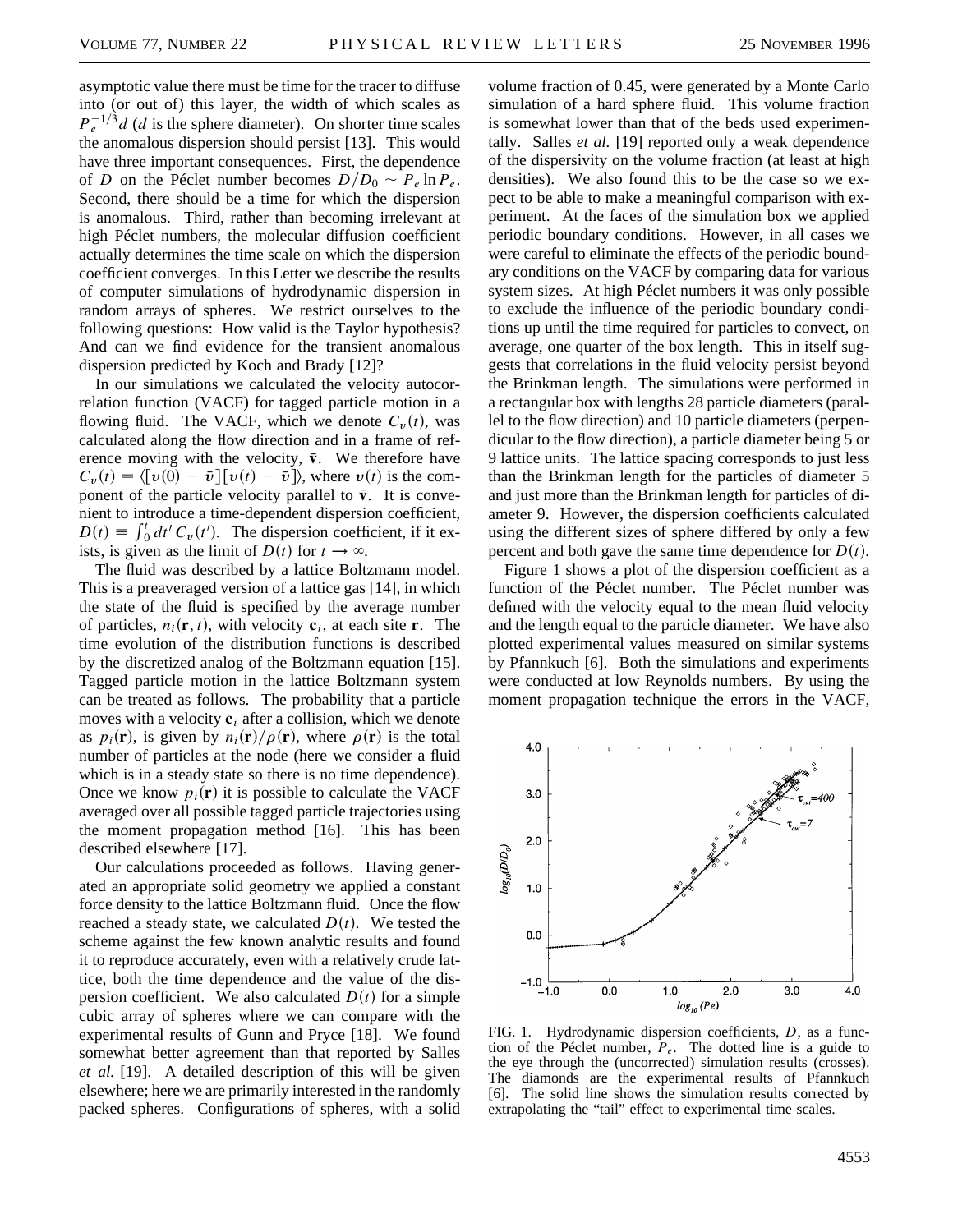for a given configuration, are essentially zero. We do, however, need to average over a number of different configurations of spheres which introduces a statistical error. The number of configurations we used depended on the Péclet number, ranging from a minimum of 5 (at the lowest Péclet numbers) to a maximum of 24 (at the highest). For the values shown in Fig. 1 the error due to ensemble averaging is at most 5%. A second source of error comes from integrating  $C_v(t)$  up to a time  $t_{\text{cut}}$  rather than over all times. At low Péclet numbers ( $P_e \le 80$ ) the VACF has decayed to less than 2% of its initial value by  $t = t_{\text{cut}}$ . The error incurred by truncating the integral should therefore be small (unless, of course, the integral diverges). This truncation of the integral becomes more problematic at high Péclet numbers (see Fig. 2). However, we should bear in mind that the experimental dispersivities are also measured in a finite time interval. Although our measurements of *D* are obtained by truncating the time integral at what is, by experimental standards, a short time, Fig. 1 shows that our numerical values for *D* agree rather well with experiment. Our value for the dispersivity at the highest Péclet number we studied ( $P_e = 1280$ ) is 1.35. This is towards the lower end of the experimental range,  $\alpha = 1.8 \pm 0.4$ . The dispersivity,  $\alpha$ , is not yet constant but is still increasing slightly with the Péclet number. This is despite the fact that we are well into the regime where dispersion is commonly assumed to be dominated by convection.

The VACF at higher Péclet numbers is shown in Fig. 2. The dimensionless time,  $\tau$ , is the time divided by the average time required for the tracer to convect a particle diameter. If the Taylor hypothesis is correct then the VACF should become independent of  $D_0$  at high Péclet numbers; i.e., the curves shown in Fig. 2 should collapse onto a single curve. On going from  $P_e = 640$  to  $P_e =$ 1280 the curves are, however, still distinguishable. There



FIG. 2. The velocity autocorrelation function,  $C_v(t)$ , at various (high) Péclet numbers, plotted as a function of the reduced time  $\tau$ .

are two further points to note from Fig. 1. First, at high Péclet numbers we are starting to miss a significant part of the integral by only integrating up to  $\tau_{\text{cut}}$ . This means that our values for *D* are underestimated. Second, the decay of the VACF is not the exponential characteristic of hydrodynamic dispersion in simple geometries. In particular, the initial rate of decay is rather slow. A detailed analysis shows that it is in fact proportional to  $D_0$ —even at very short times molecular diffusion is playing a role.

We now move to our second question, can we find evidence for transient anomalous dispersion? In Fig. 3 we have plotted the VACF multiplied by  $\tau$ . If the dispersion is anomalous the VACF decays as  $1/t$  and the plot should show a plateau. For Péclet numbers  $P_e \ge 480$  we see that the VACF is indeed decaying as  $1/t$ . The existence of this region of anomalous dispersion is in agreement with the theoretical prediction of Koch and Brady [12,13]. However, we find no evidence that this  $1/t$  decay is only transient. The Koch and Brady prediction is that the  $1/t$ decay persists only for a time proportional to  $P_e^{1/3}$ , after which the decay should be more rapid. We find that at  $P_e = 320$  the decay *is* more rapid than  $1/t$ , but appears to approach a  $1/t$  decay at longer times. However, when increasing the Péclet number by only a factor of 1.5 (to  $P_e = 480$ ) we find that  $1/t$  decay persists right up until  $\tau_{\text{cut}}$ . At higher Péclet numbers we find evidence for only  $1/t$  decay. The fact that the anomalous dispersion persists once it appears seems more consistent with it being the true asymptotic behavior, rather than a transient effect that scales weakly with the Péclet number.

There is a way to *exclude* the possibility that the dispersion coefficient is diverging. Our simulations cover a time scale that, experimentally, is very short. We can, however, take our data and extrapolate the value of the dispersion coefficient to experimental time scales, *assuming that the*



FIG. 3. The velocity autocorrelation function,  $C_v(t)$ , at various (high) Péclet numbers, multiplied by the reduced time  $\tau$ and plotted as a function of  $\tau$ . A plateau in this plot means that  $C_v(t)$  is decaying as  $1/t$ .